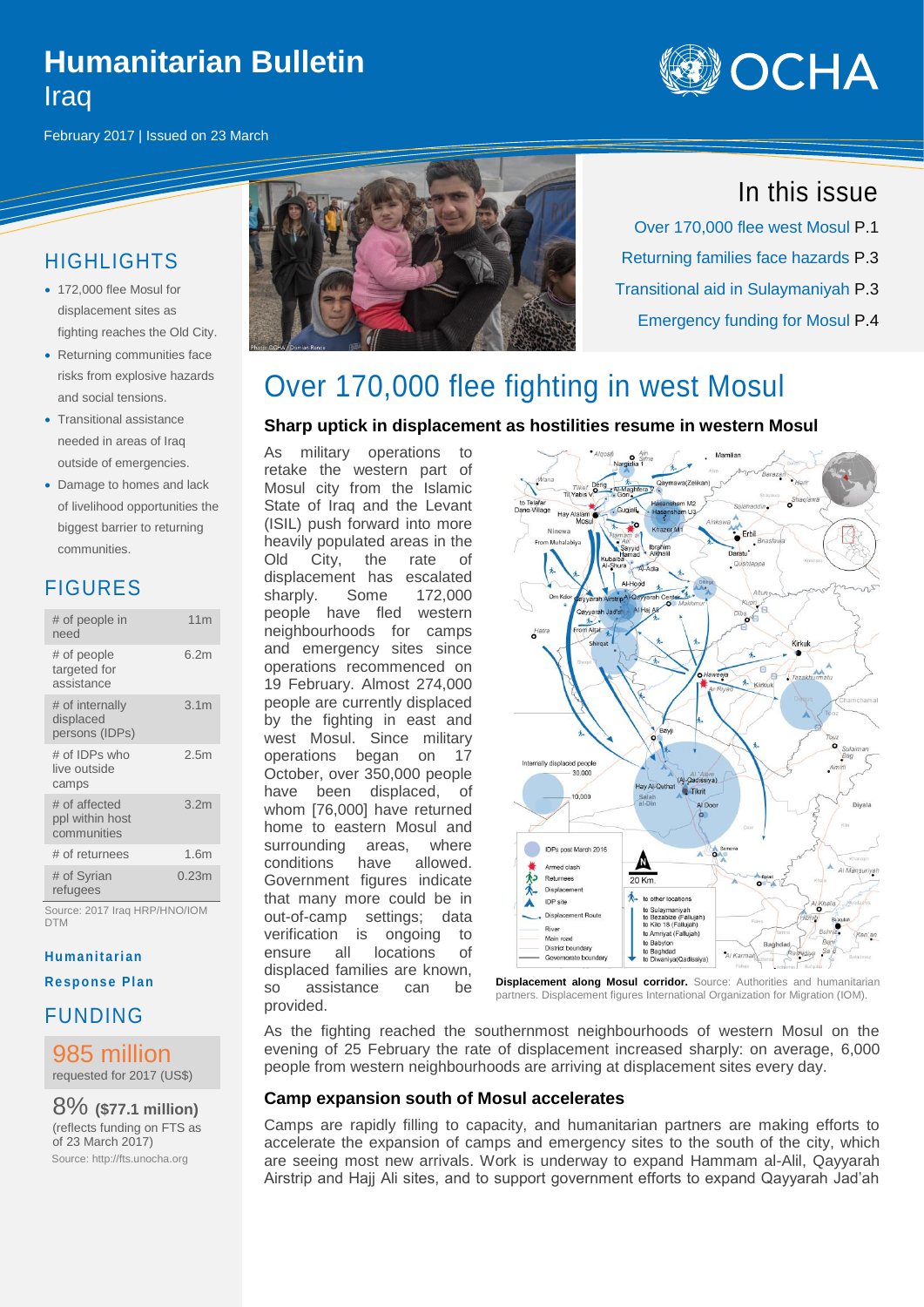and Al-Salamiyah sites south of Mosul. People from western neighbourhoods have recently begun to arrive in camps to the east of Mosul city, with a smaller number also travelling to camps to the north, where 4,000 families can be housed immediately.

Since hostilities resumed, trauma casualty rates have been high, with more than 1,000 people being treated for conflict-related injuries at trauma stabilization points close to the front lines. Furthermore, 15 people have been referred from eastern Mosul city to hospitals in nearby Erbil for the treatment of skin burns, blistering and respiratory issues, consistent with symptoms of exposure to a blistering agent. Civilians make up a high percentage of casualties in Mosul. Since mid-October, over 5,000 wounded people have been referred from frontline areas to hospitals to receive treatment for trauma injuries.

#### **Desperate conditions reported for civilians in western Mosul**

Remote assessments carried out since mid-January show a rapid deterioration in the general humanitarian situation in western neighbourhoods, which resonates with reports from newly-displaced people. Food, clean drinking water and fuel are increasingly scarce and infant formula is unavailable. Prices of basic staples like sugar and potatoes continue to spiral. Householders' stockpiled goods are reportedly close to being depleted. Potable water is also in short supply, with only some neighbourhoods in the north receiving water through the public network, and then only for a couple of hours every few days. Most of the population are dependent on well water of dubious quality for washing and general household use. As well as severe shortages of necessities, people remaining in western Mosul continue to face serious risks from, indirect fire, mortars, ordnance dropped by unmanned aerial vehicles and improvised explosive devices.

The most common reason people have given for choosing to remain in their homes is fear of being killed or injured by indirect fire or bombardments. While fighting is ongoing in residential areas people are hiding in their houses: in basements or under staircases. Displaced people in the camps report having been afraid of being caught in the crossfire during the journey to safety.

#### **Drinking water shortage continues in east Mosul**

In eastern Mosul, conditions have improved since it was retaken by Iraqi Security Forces in late January, but life-saving humanitarian assistance is still required. Potable water continues to be the greatest need, and although water for washing is available from wells, residents report having no functioning tap water and are using bottled water for drinking. The only operating water treatment plant in the east of the city, which had been providing water to 70,000 residents, was hit by indirect fire on 19 February. Although a generator has been procured, it has not yet been installed. Humanitarian partners continue to truck 2.3 million litres of water into eastern neighbourhoods on a daily basis. In western Mosul, people in many southern and western neighbourhoods also have no access to the public network and are potentially using untreated drinking water.

According to assessments carried out in eastern Mosul, food is still a widespread need despite being available in most neighbourhoods, due to lack of purchasing power rather than supply. The ongoing lack of income amongst returnee families and those who remained in their homes continues to pose a significant barrier to people's efforts to rebuild their lives. In terms of basic services, where infrastructure has been damaged across the eastern neigbourhoods, services are being provided through alternative

means. Electricity is reportedly still lacking in many neighbourhoods and sewerage systems are in need of rehabilitation. but telecommunications are largely functioning through viable alternatives.

Civilians in eastern neighbourhoods have also reported constraints on their freedom of movement between districts, and a high prevalence



A family returns to their home in eastern Mosul from Hasansham camp. Credit: OCHA/C. Heath

*Since mid-October, over 5,000 wounded people have been referred to hospitals to be treated for trauma injuries.*

*People in western Mosul face serious risks from snipers, mortars, indirect fire and IEDs.*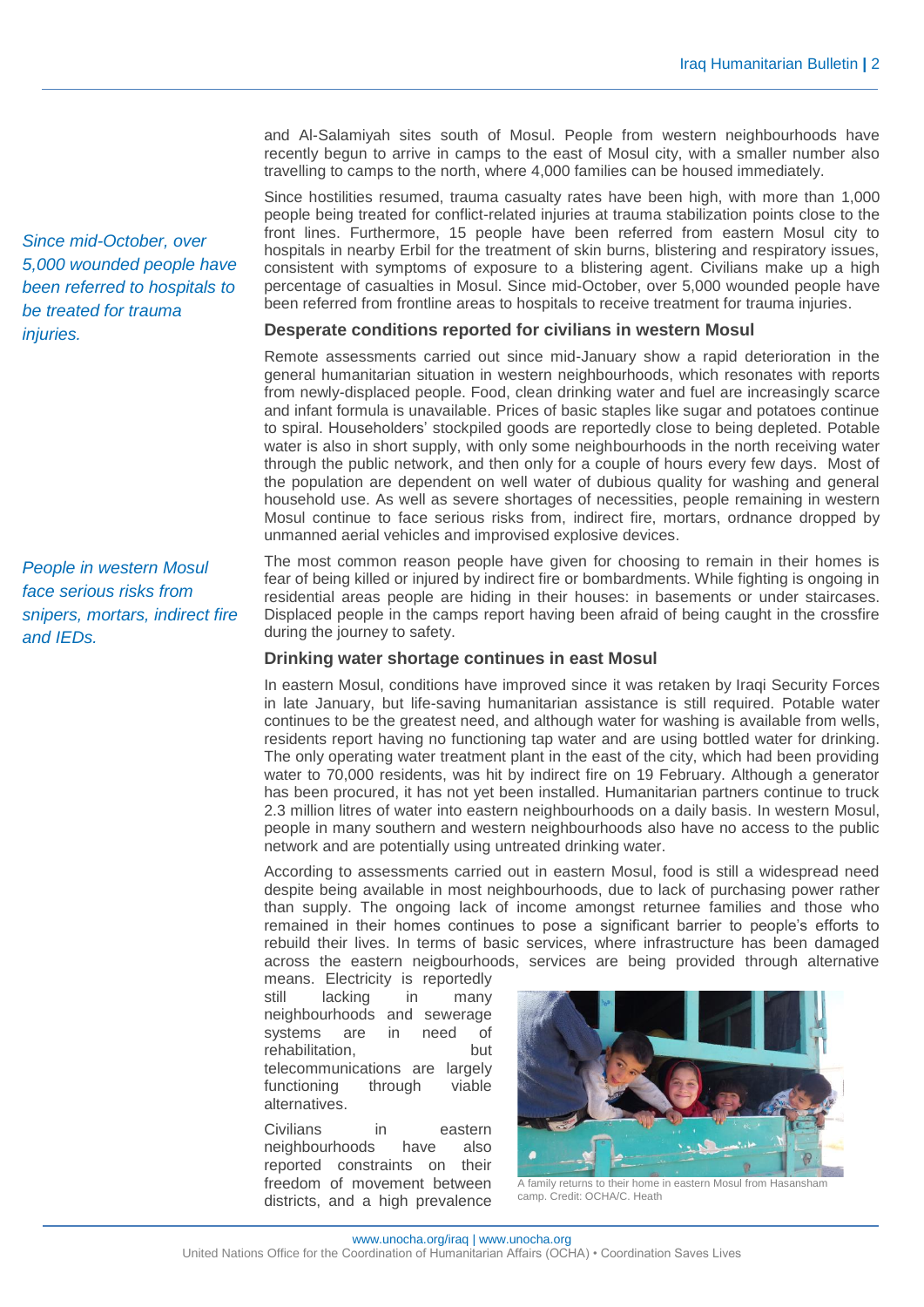of explosive devices.

#### **76,000 return to retaken areas**

*Almost three quarters of the 76,000 returnees have been able to go back to their homes.*

Some 76,000 people have returned to their homes in eastern Mosul and nearby villages, the majority of whom are from the east of the city or Hamdaniya district, to the east of Mosul. Almost three quarters of the returnee community have been able to return to their own homes, although a small number are living in unfinished or damaged buildings.

Displacement patterns continue to be complex, and the population of camps to the east of Mosul in particular has been fluctuating significantly, largely as a response to changes in the security situation. People began to return home to eastern Mosul in large numbers during the lull in hostilities after the east of the city was retaken, whilst displacement from neighbourhoods on the east bank of the River Tigris has continued in bursts, as areas have been affected by indirect fire and ordnance dropped by ISIL-controlled unmanned aerial vehicles. Of people currently displaced from Mosul and surrounds, 90 per cent are from Mosul city, according to IOM.

## Returning communities face ongoing risks

#### **Explosive hazards and damage to homes compromise sustainable returns**

*1.6 million returnees countrywide face ongoing risks from explosive hazards, extensive damage to infrastructure and social tensions.*

*The scale and complexity of explosive hazard contamination in Iraq is unlike any faced to date.*

Returns continue across Iraq, with almost 1.6 million people having returned home at a steady rate of around 100,000 a month. However, risks from security-related incidents and explosive hazards remain high in most areas seeing a high level of returns in Anbar and Salah al-Din, and to a lesser degree in Diyala. Anbar Governorate continues to see the highest rate of return with 753,000 people having returned to their homes since April 2015, including to areas around Ramadi, Fallujah and Heet, where security risks are highest. Some 742,600 people have been able to return to their habitual residence, despite widespread infrastructural damage in



**Returnees by governorate.** Source: IOM DTM

urban areas. Returnees and those who remained in their homes face not only a lack of basic services, but also life-threatening risks from explosive hazards, and restrictions to freedom of movement.

Of the 378,700 people who have returned to Salah al-Din, Tikrit district has seen the highest rate of return at around 172,000 people. The district also has a high level of contamination by explosive hazards, and the extensive damage to infrastructure in the district compromises the sustainability of return. Return movements have driven up rental prices in the district, causing them to double on average and increase up to fourfold in some areas. Although the majority of returnees in Salah al-Din have been able to return to their habitual residences, over 35,000 are in rental accommodation, public or unfinished buildings or living in host communities, with a small number having taken shelter in camps.

According to mine action partners, the scale and complexity of explosive hazard contamination in retaken areas of Iraq is unlike any they have faced to date. Since the beginning of the year, over 1,000 explosive devices have been identified, collected and destroyed by weapons clearance teams in Kirkuk and Diyala Governorates alone. Action on Armed Violence have recorded almost 10,000 people were killed or injured by explosive weapons in Iraq in 2016, including through improvised explosive devices, an increase of 26 per cent from 2015. Approximately 65 per cent of the recorded victims were civilians.